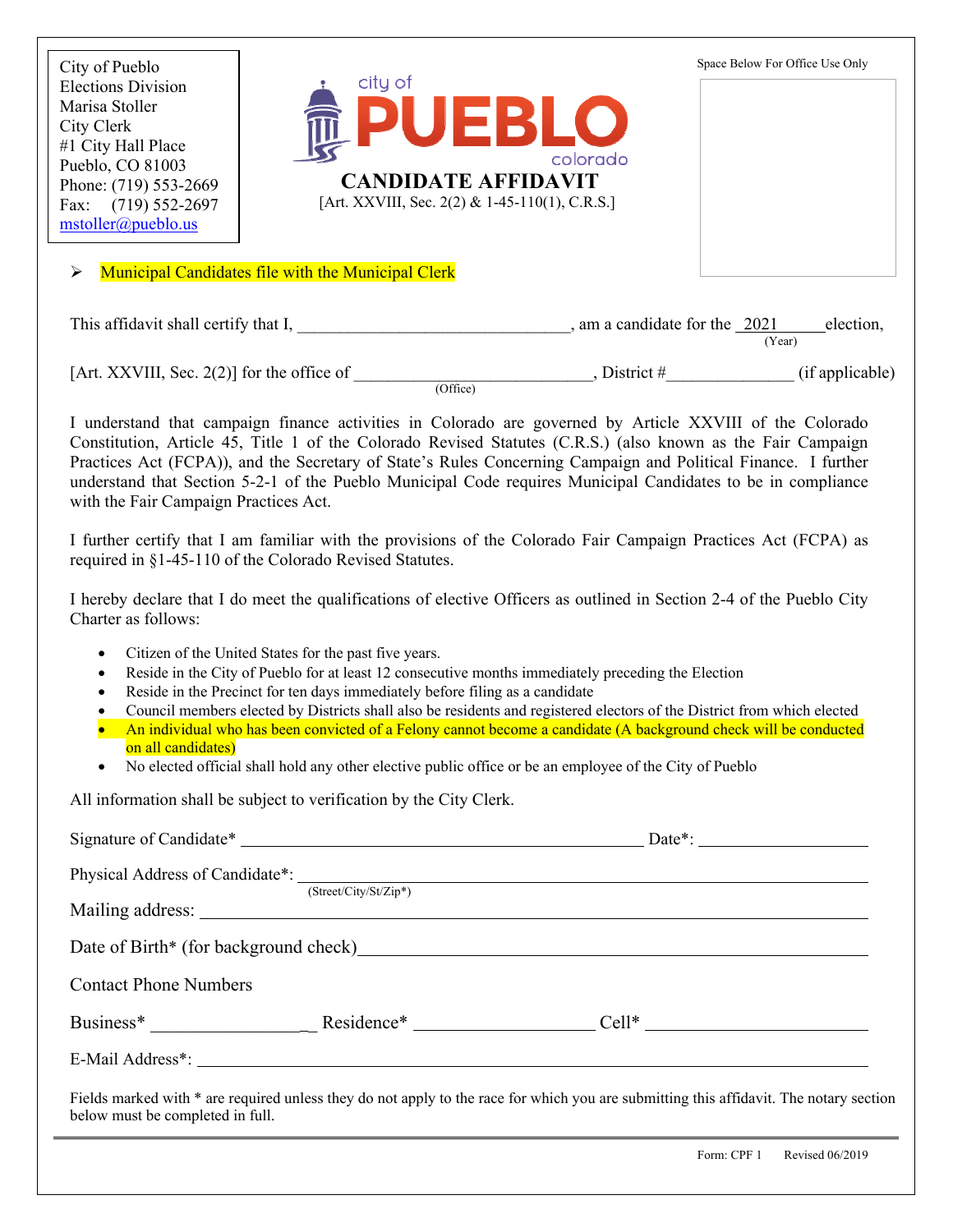## STATE OF COLORADO COUNTY OF PUEBLO

Before me, \_\_\_\_\_\_\_\_\_\_\_\_\_\_\_\_\_\_\_\_\_\_\_\_\_\_\_\_\_\_\_\_, a notary/officer duly authorized to administer oaths, in and for the State of Colorado, personally appeared \_\_\_\_\_\_\_\_\_\_\_\_\_\_\_\_\_\_\_\_\_\_\_\_\_\_\_\_\_, whose name is subscribed to the foregoing Candidate Affidavit, and who affirms, that said statements are true and that he/she acknowledges the execution of said instrument to be of their own free act and voluntary deed for the uses and purposes therein set forth.

Subscribed and affirmed to before me this \_\_\_\_\_\_\_ day of \_\_\_\_\_\_\_\_\_\_\_\_\_\_\_\_\_\_\_\_\_\_, 20\_\_\_\_\_.

*(Seal)* \_\_\_\_\_\_\_\_\_\_\_\_\_\_\_\_\_\_\_\_\_\_\_\_\_\_\_\_\_\_\_\_\_\_\_\_\_\_\_\_\_\_\_

(Notary/Official Signature)

 $\mathcal{L}_\text{max}$  and the contract of the contract of the contract of the contract of the contract of the contract of the contract of the contract of the contract of the contract of the contract of the contract of the contrac

(Commission Expires)